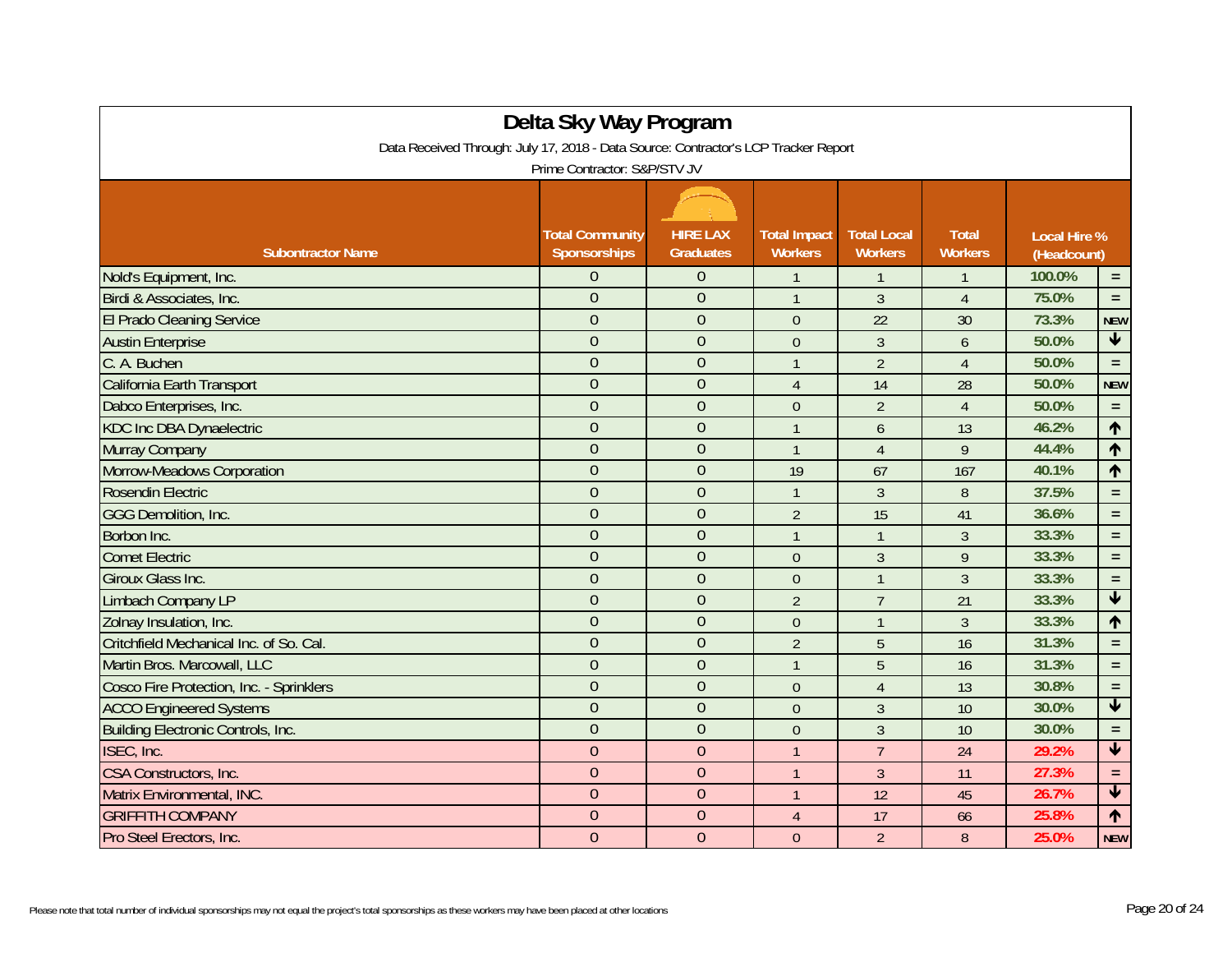| Delta Sky Way Program                                                               |                        |                  |                     |                    |                |                                    |                      |  |  |
|-------------------------------------------------------------------------------------|------------------------|------------------|---------------------|--------------------|----------------|------------------------------------|----------------------|--|--|
| Data Received Through: July 17, 2018 - Data Source: Contractor's LCP Tracker Report |                        |                  |                     |                    |                |                                    |                      |  |  |
| Prime Contractor: S&P/STV JV                                                        |                        |                  |                     |                    |                |                                    |                      |  |  |
|                                                                                     |                        |                  |                     |                    |                |                                    |                      |  |  |
|                                                                                     | <b>Total Community</b> | <b>HIRE LAX</b>  | <b>Total Impact</b> | <b>Total Local</b> | <b>Total</b>   |                                    |                      |  |  |
| <b>Subontractor Name</b>                                                            | <b>Sponsorships</b>    | <b>Graduates</b> | <b>Workers</b>      | <b>Workers</b>     | <b>Workers</b> | <b>Local Hire %</b><br>(Headcount) |                      |  |  |
| R.J.&J. CONSTRUCTION, INC.                                                          | $\Omega$               | $\overline{0}$   | 3                   | 6                  | 24             | $\bigstar$<br>25.0%                |                      |  |  |
| <b>Traffic Management, Inc.</b>                                                     | $\overline{0}$         | $\overline{0}$   | $\overline{0}$      | $\overline{3}$     | 12             | 25.0%                              | $\equiv$             |  |  |
| Infinity Drywall Contracting Inc.                                                   | $\Omega$               | $\overline{0}$   | $\overline{2}$      | 8                  | 35             | 22.9%                              | $\uparrow$           |  |  |
| Performance Contracting, Inc.                                                       | $\overline{0}$         | $\overline{0}$   | $\mathbf{1}$        | 8                  | 35             | 22.9%                              | $\blacktriangledown$ |  |  |
| Norcal Pipeline Services, Inc.                                                      | $\overline{0}$         | $\overline{0}$   | $\mathbf{0}$        | $\overline{4}$     | 21             | 19.0%                              | <b>NEW</b>           |  |  |
| Northstar Contracting Group, Inc.                                                   | $\theta$               | $\overline{0}$   | $\theta$            | $\overline{2}$     | 11             | 18.2%                              | $\equiv$             |  |  |
| United Riggers & Erectors, Inc.                                                     | $\overline{0}$         | $\overline{0}$   | $\mathbf{0}$        | $\overline{1}$     | $\mathfrak b$  | 16.7%                              | $\equiv$             |  |  |
| Western Industrial Contractors, Inc.                                                | $\overline{0}$         | $\overline{0}$   | $\overline{1}$      | $\overline{4}$     | 25             | 16.0%                              | $\uparrow$           |  |  |
| <b>Badger Daylighting Corp</b>                                                      | $\overline{0}$         | $\overline{0}$   | $\overline{1}$      | $\overline{4}$     | 27             | 14.8%                              | $\equiv$             |  |  |
| <b>Underground Construction Company</b>                                             | $\overline{0}$         | $\overline{0}$   | $\Omega$            | $\mathbf{1}$       | $\, 8$         | 12.5%                              | <b>NEW</b>           |  |  |
| <b>AERO Bridgeworks</b>                                                             | $\theta$               | $\overline{0}$   | $\mathbf{0}$        | $\theta$           | 6              | 0.0%                               | $\equiv$             |  |  |
| CENTER-LINE CONCRETE CUTTING INC                                                    | $\overline{0}$         | $\mathbf{0}$     | $\theta$            | $\theta$           | $\mathbf{1}$   | 0.0%                               | $\equiv$             |  |  |
| Climatec                                                                            | $\overline{0}$         | $\mathbf{0}$     | $\theta$            | $\theta$           | $\overline{2}$ | 0.0%                               | $\equiv$             |  |  |
| <b>Concrete Coring Company</b>                                                      | $\overline{0}$         | $\overline{0}$   | $\boldsymbol{0}$    | $\theta$           | $\overline{1}$ | 0.0%                               | $\equiv$             |  |  |
| <b>CONNER CONCRETE CUTTING &amp; CORING</b>                                         | $\overline{0}$         | $\overline{0}$   | $\theta$            | $\theta$           | $\overline{4}$ | 0.0%                               | $\equiv$             |  |  |
| CSI Electrical Contractors, Inc.                                                    | $\overline{0}$         | $\overline{0}$   | $\overline{0}$      | $\overline{0}$     | $\overline{1}$ | 0.0%                               | $\equiv$             |  |  |
| GONSALVES & SANTUCCI INC. DBA CONCO PUMPING INC                                     | $\overline{0}$         | $\overline{0}$   | $\Omega$            | $\theta$           | $\overline{2}$ | 0.0%                               | $\equiv$             |  |  |
| Group Delta Consultants, Inc.                                                       | $\overline{0}$         | $\overline{0}$   | $\mathbf{0}$        | $\overline{0}$     | $\mathbf{1}$   | 0.0%                               | $\equiv$             |  |  |
| <b>Hill Crane Service</b>                                                           | $\overline{0}$         | $\overline{0}$   | $\mathbf{0}$        | $\theta$           | $\overline{3}$ | 0.0%                               | $\equiv$             |  |  |
| Impact Construction Services, Inc.                                                  | $\overline{0}$         | $\overline{0}$   | $\Omega$            | $\theta$           | 21             | 0.0%                               | $\equiv$             |  |  |
| J Colavin & Son, Inc                                                                | $\overline{0}$         | $\overline{0}$   | $\mathbf{0}$        | $\theta$           | $\overline{2}$ | 0.0%                               | $\equiv$             |  |  |
| Mr. Crane, Inc.                                                                     | $\overline{0}$         | $\overline{0}$   | $\theta$            | $\theta$           | $\overline{2}$ | 0.0%                               | $\equiv$             |  |  |
| <b>PCI Striping</b>                                                                 | $\overline{0}$         | $\overline{0}$   | $\overline{0}$      | $\overline{0}$     | 10             | 0.0%                               | $\equiv$             |  |  |
| Psomas                                                                              | $\overline{0}$         | $\overline{0}$   | $\boldsymbol{0}$    | $\theta$           | $\overline{2}$ | 0.0%                               | $\equiv$             |  |  |
| R. J. Lalonde, Inc.                                                                 | $\theta$               | $\overline{0}$   | $\mathbf{0}$        | $\theta$           | $\overline{6}$ | 0.0%                               | $\equiv$             |  |  |
| Southern California Industries                                                      | $\overline{0}$         | $\overline{0}$   | $\mathbf{0}$        | $\theta$           | $\overline{2}$ | 0.0%                               | $\equiv$             |  |  |
| The Culver Group, Inc.                                                              | $\overline{0}$         | $\overline{0}$   | $\theta$            | $\theta$           | $\overline{2}$ | 0.0%                               | $\equiv$             |  |  |
| <b>Vertical Access</b>                                                              | $\mathbf{0}$           | $\overline{0}$   | $\mathbf{0}$        | $\overline{0}$     | $\overline{3}$ | 0.0%                               | $\equiv$             |  |  |